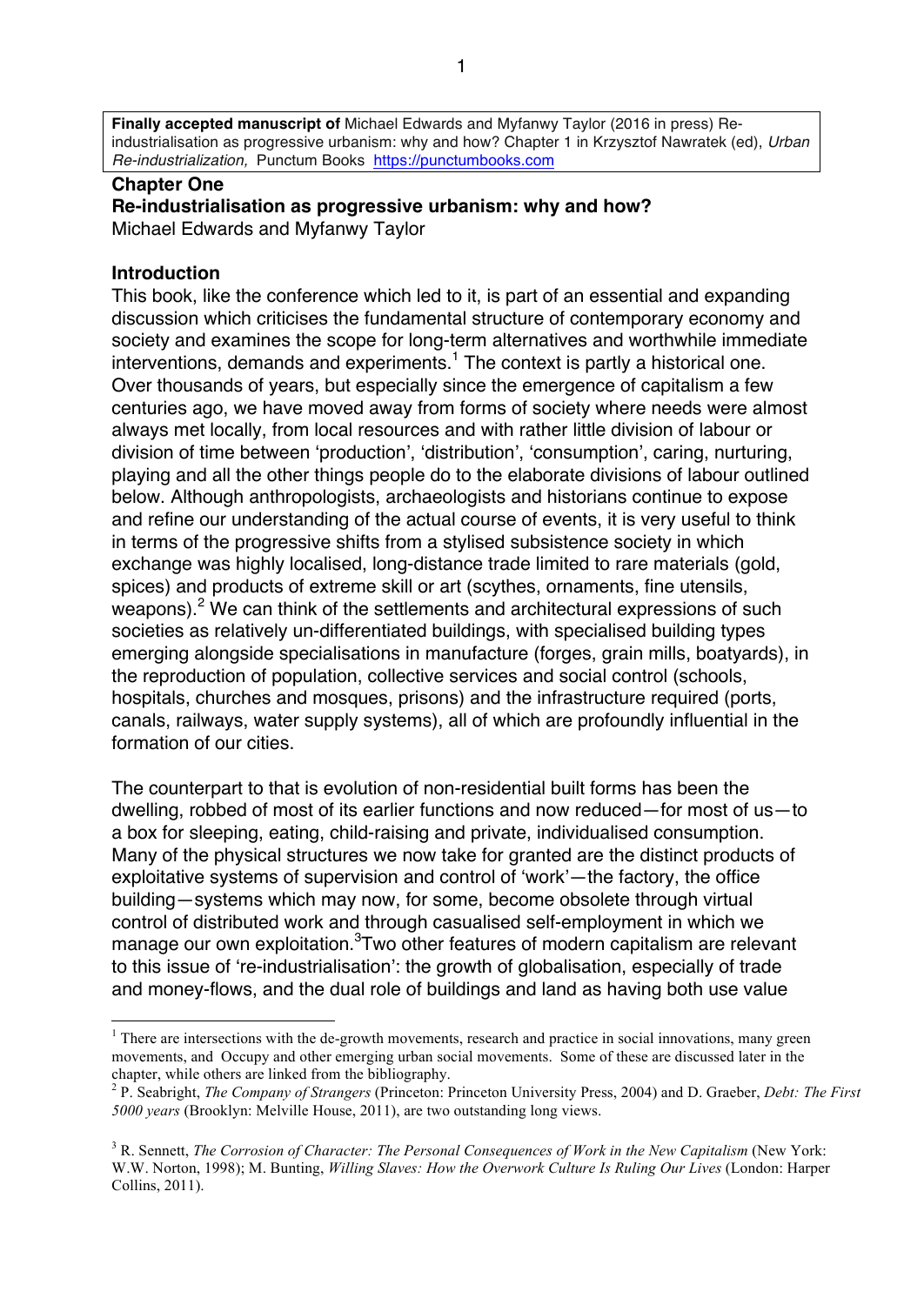and asset value. The explosive growth of international trade has tended to integrate previously-localised economies and at the same time transform them.<sup>4</sup> Thus in recent decades the growing mass of profits accumulating in the world has tended disproportionately to be invested in manufacturing production, where labour is cheap and authoritarian regimes can keep it so; elsewhere investment has focussed on extraction of hydrocarbons, metals and other minerals; and elsewhere again (strongly here in the UK) a major focus of investment has been in land and property, driving up housing and premises values and costs as investors seek rents. This is profoundly important for settlements and buildings which increasingly are produced and managed as 'assets' to satisfy investment markets, rather than simply as what is useful or desired by citizens. All of this is both a consequence and an engine of globalisation. The availability of cheap container shipping and extremely cheap manufactured goods, mainly from Asia, has made it possible for wages in the global north to remain static or to decline in real terms, while workers have been paying more for fuel and rent and profits grow. Meanwhile, money capital has been increasingly free to move to exploit these changing patterns of extraction of social surplus and support the credit-fuelled maintenance of consumption. Many of these mechanisms are lucidly unpacked in the work of the geographer David Harvey and are linked with food and energy crises (and their related land grabs) by the economist Alain Lipietz.<sup>5</sup> These social processes are large-scale, spanning the geography of the whole world and penetrating the most remote and previously autonomous regions. Meanwhile, marketised relations penetrate into spheres of life previously outside the commodity economy—child and elderly care, recreation and sport, education—replacing reciprocity and free, collective provision and ratcheting up the charges for utilities and social housing.

## **What might provoke change?**

A variety of circumstances may start to reverse some of these trends, prompting what the organisers of this conference have termed 're-industrialisation'. Reduction in world trade could come from (a) a general contraction of global activity in the crisis; (b) rising relative wages and production costs in China and other countries, reducing their competitive advantage; (c) increases in the cost of freight transport through rising oil prices or through taxation, or even enforcement aimed at ending marine/aviation pollution; or (d) protectionist measures by national or EU governments. Some of these tendencies are already visible on a small scale and it's worth reflecting on what could cause each to accelerate.

These forces in combination could impel economies like the UK's towards greater self-sufficiency in raw materials, in manufacturing (and even in certain services, like tourism). Most of those factors don't apply at a regional scale but affect whole nations. Rising transport costs, however, would be an important factor in redistributing activity within the country, fostering more localised production and compressing supply chains, which means there are more local materials in construction, local brewing again and fewer Cornish potatoes going to be scrubbed in Lincolnshire and then sent to shops in Bristol. It's worth taking great care with

<sup>&</sup>lt;sup>4</sup> A. Glyn, *Capitalism Unleashed: Finance, Globalization, and Welfare* (Oxford: Oxford University Press, 2006).<br><sup>5</sup> D. Harvey, *The Enigma of Capital and the Crises of Capitalism* (London: Profile, 2010); A. Lipietz, 'F The Crisis of the Liberal-Productivist Model and Its Green Alternative', *Capital & Class* 37, no. 1 (2013): 127–141.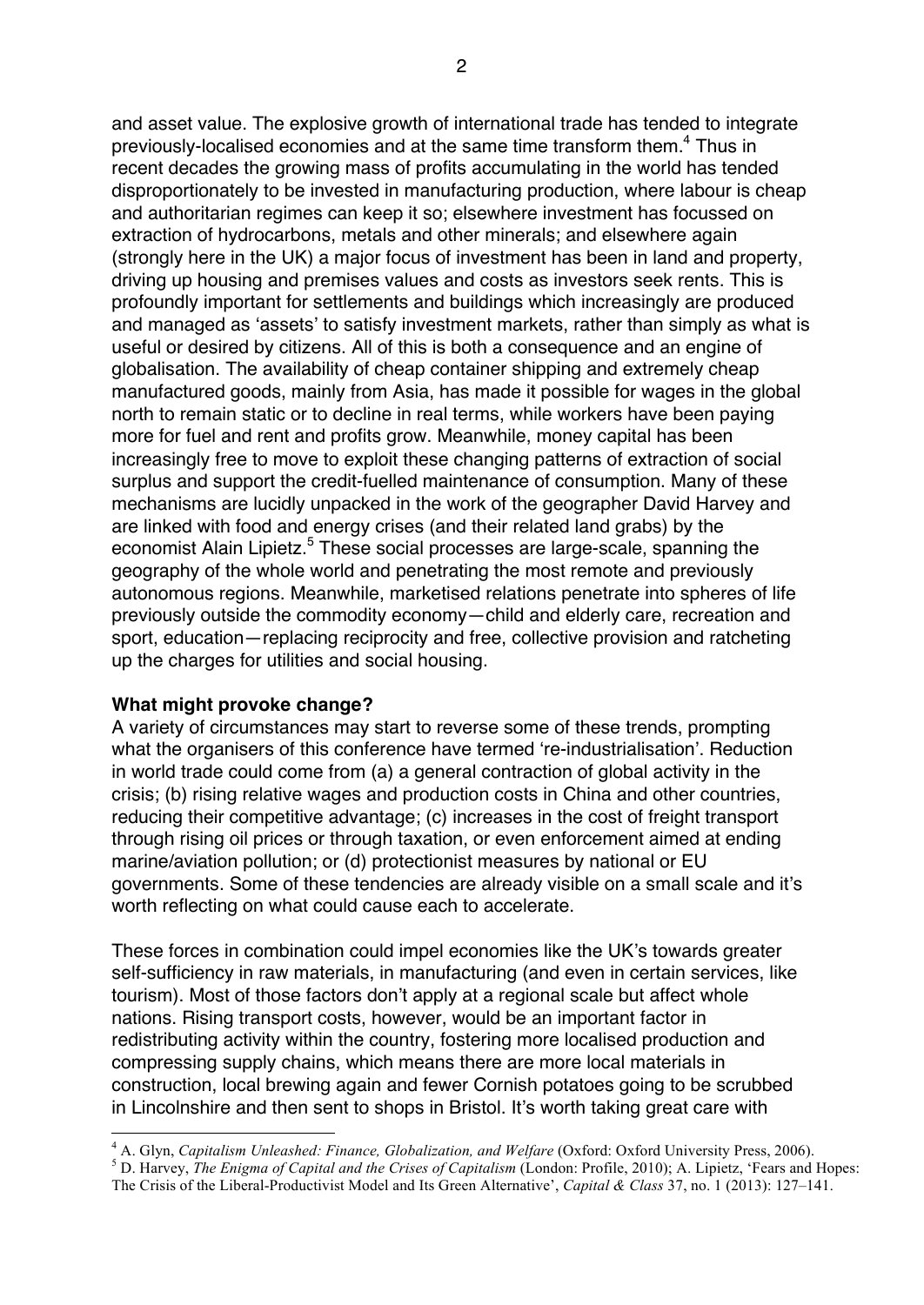words in this discussion. In particular, the term 'post-industrial society' is to be avoided, because our society is just as dependent as it ever was on 'industry'. Much of the production we depend on nowadays takes place abroad, so that fewer of us do factory jobs in Europe and many people under about thirty may never have entered a factory. But whether we use 'industry' in the sense of 'hard work' or loosely, as an approximation for manufacturing, we are utterly dependent on it. Perhaps individual cities which have experienced dramatic de-industrialisation can more accurately be called 'post-industrial cities', but it is important to recognise that even in a city such as London there remain significant portions of land currently labelled for industrial use and many workers still deal with physical goods. Groups such as Just Space and the London Thames Gateway Forum are currently campaigning to prevent such spaces from being converted for office use or housing use. We therefore need to be careful that 're-industrialisation' doesn't blind us to the industry that already exists, even in primarily service economies.

## **Reindustrialisation as progressive urbanism?**

This takes us to the issue of *why* reindustrialisation might be something we want to propose or encourage. There are multiple answers to this question, and we are not all coming from the same positions. In one corner, there are those who strongly reject today's rampant capitalism—or capitalism of any kind. Another strand is the critique of the conceptualisation of 'the economy' as just the money-traded part of social life, valuing output on a market basis and devaluing much of society's most precious activities and skills. A third strand is the imperative to take full account of environmental impacts in measuring and valuing activity, and to reconfigure activity to stop or reverse environmental damage. A fourth strand will be the multiple demands to re-humanise work,  $6$  reduce our alienation from what we 'produce' and 'consume', transform social relations in work groups and retain the full value of people's labour under their individual, collective and/or local control.<sup>7</sup> These are, of course not rival or competing arguments—they intersect and are mutually reinforcing.

This conference has specifically asked us to consider re-industrialisation as a route to a more progressive urbanism. This takes us directly to the issue of the *nature* of urban growth which a re-industrialisation strategy might generate, and whether this might be considered to be more or less progressive than present approaches, or indeed other alternative strategies. Presently, urban growth strategies tend to be informed by powerful narratives that position a small proportion of the activities that go on in cities as productive and generative. We are all familiar with *global* cities, *creative* cities, *high-tech* cities, etc. As Doreen Massey's work on London<sup>8</sup> has shown, these perspectives imply that the interests of all lie in the performance of these sub-sectors of cities' economies. In fact, as we know, urban growth strategies that privilege high-skilled and high-income activities over all others tend to increase inequality, at the same time as they produce riches for the few.

 $^6$  R. Sennett, *The Craftsman* (London: Penguin, 2008).<br><sup>7</sup> J. Gough, 'Neoliberalism and Socialisation in the Contemporary City: Opposites, Complements and Instabilities', *Antipode* 34, no. 3 (2002): 405–426. <sup>8</sup> D. Massey, *World City* (Cambridge: Polity Press, 2007).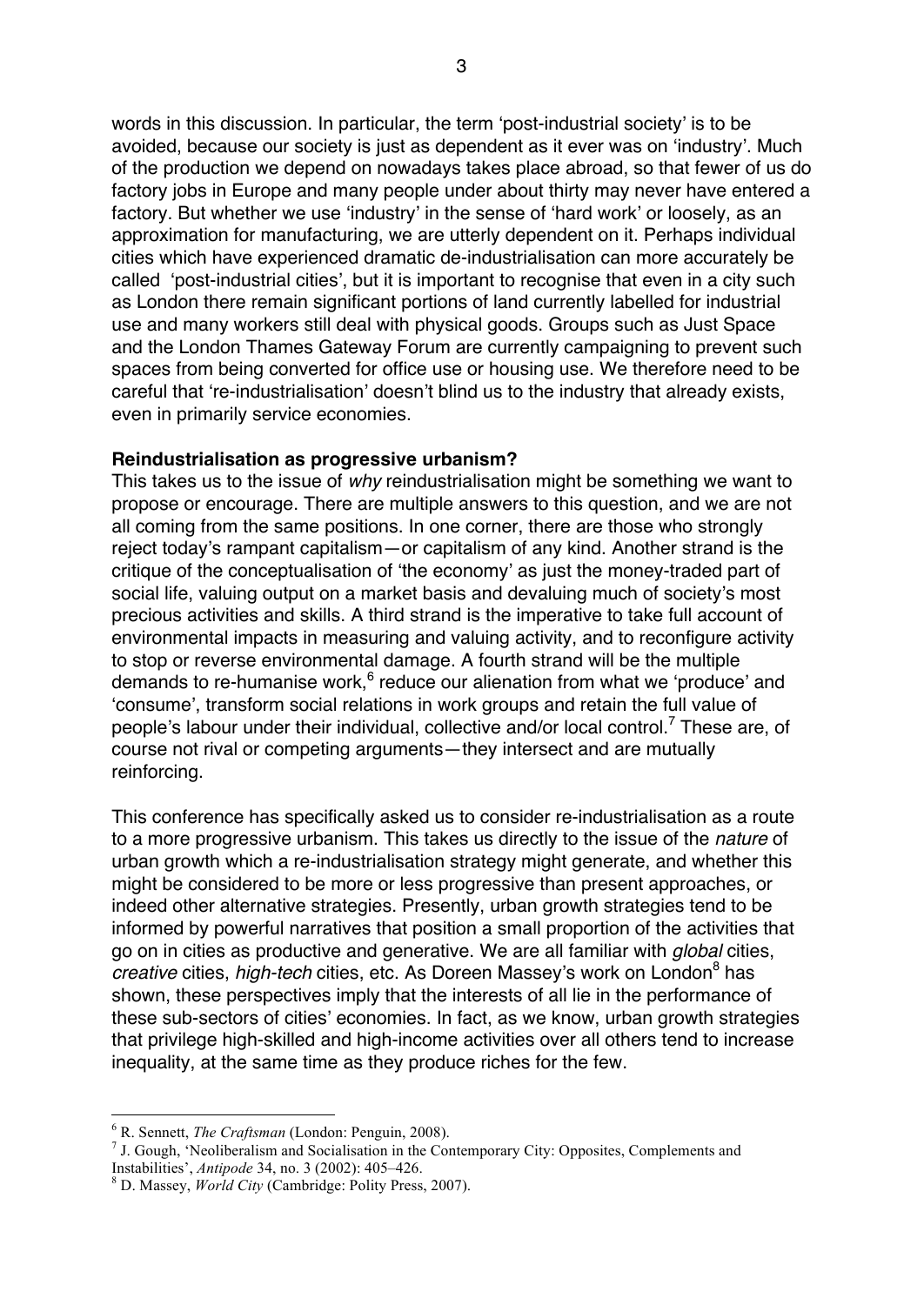Researchers studying cities in the global South know this only too well,<sup>9</sup> recognising that the means by which the poor make cities work are at risk of being neglected or even destroyed through the application of such narrowly-framed strategies. In this context, perhaps the most powerful contribution the notion of 're-industrialisation' can make is to unsettle these dominant narratives by positioning a very different set of activities in the driving seat of future urban development. Even in a so-called 'global city' such as London, industrial activities play an essential role in making the urban economy work. Simple industrial surveying by the London Thames Gateway Forum has exposed clusters of specialist lift manufacture and repair companies, for example, which are able to respond rapidly and competently to lift breakdowns in London's tubes and offices, as well as aggregate yards, whose central riverside location meant that aggregates could be transported by river and rail rather than road, minimising air pollution. Re-industrialisation prompts us to look again at these neglected industrial activities and to ask how they might be connected to other urban activities. This is also important in light of the evidence that firms benefit from the copresence of same-sector and different-sector firms,<sup>10</sup> and that it is the collective coordination of urban activities amongst firms and other economic actors that creates agglomeration economies.<sup>11</sup> If we are interested in progressive urbanism, however, we perhaps ought to go further than 're-industrialisation'. Some of the other contributors to this book and the associated conference are hopeful about a humanising re-industrialisation, in which engaged work as a maker, perhaps in the 21<sup>st</sup>-century industry of mass customisation, transforms our relations of production. Others are hopeful about the potential of re-industrialisation to drive the ecological changes we are concerned to see. What we are missing, perhaps, is a specifically feminist perspective, alert to the ways in which whole aspects of life have been ignored by mainstream approaches to cities and the economy. Feminist geographers have showed how cities rely on the unpaid work of women and men in connecting the realms of work and life,<sup>12</sup> while feminist economists have been at pains to demonstrate the value of unpaid work in conventional economic terms.<sup>13</sup>

What this work has shown us is that unless and until we re-think 'the economy', our efforts to achieve more progressive urbanisms will face some serious limitations.<sup>14</sup> Re-industrialisation has much going for it as a starting point for thinking about progressive urbanism. It offers the potential to re-connect with meaningful and humanising work in cities, and to begin to adapt the ways our cities work to avert ecological crisis. It moves in direct opposition to many of the recent developments towards globalisation and modern capitalism, as well as against the dominant

<sup>&</sup>lt;sup>9</sup> J. Robinson, *Ordinary Cities: Between Modernity and Development* (Oxford: Routledge, 2006).<br><sup>10</sup> G. Duranton, and D. Puga, 'Nursery Cities: Urban Diversity, Process Innovation, and the Life-Cycle of

Products', *American Economic Review* 91, no. 5 (2001): 1454–1477.<br><sup>11</sup> A. J. Scott, and M. Storper, M. 'Regions, Globalization, Development', *Regional Studies* 37, nos. 6&7

<sup>(2003): 579–593.&</sup>lt;br><sup>12</sup> L. McDowell et al., 'The Contradictions and Intersections of Class and Gender in a Global City: Placing Working Women's Lives on the Research Agenda', *Environment and Planning A* 37 (2005): 441–461; H. Jarvis, 'Moving to London Time: Household Co-ordination and the Infrastructure of Daily Life', *Time &* 

<sup>&</sup>lt;sup>13</sup> J. Cameron and J. K. Gibson-Graham, 'Feminising the Economy: Metaphors, Strategies, Politics', *Gender*, *Place & Culture* 10, no. 2 (2003): 145–157.<br><sup>14</sup> J. K. Gibson-Graham, *The End of Capitalism (As We Knew It): A Feminist Critique of Political Economy* 

<sup>(</sup>Minneapolis: University of Minnesota Press, 2006), first published in 1996 by Blackwell.